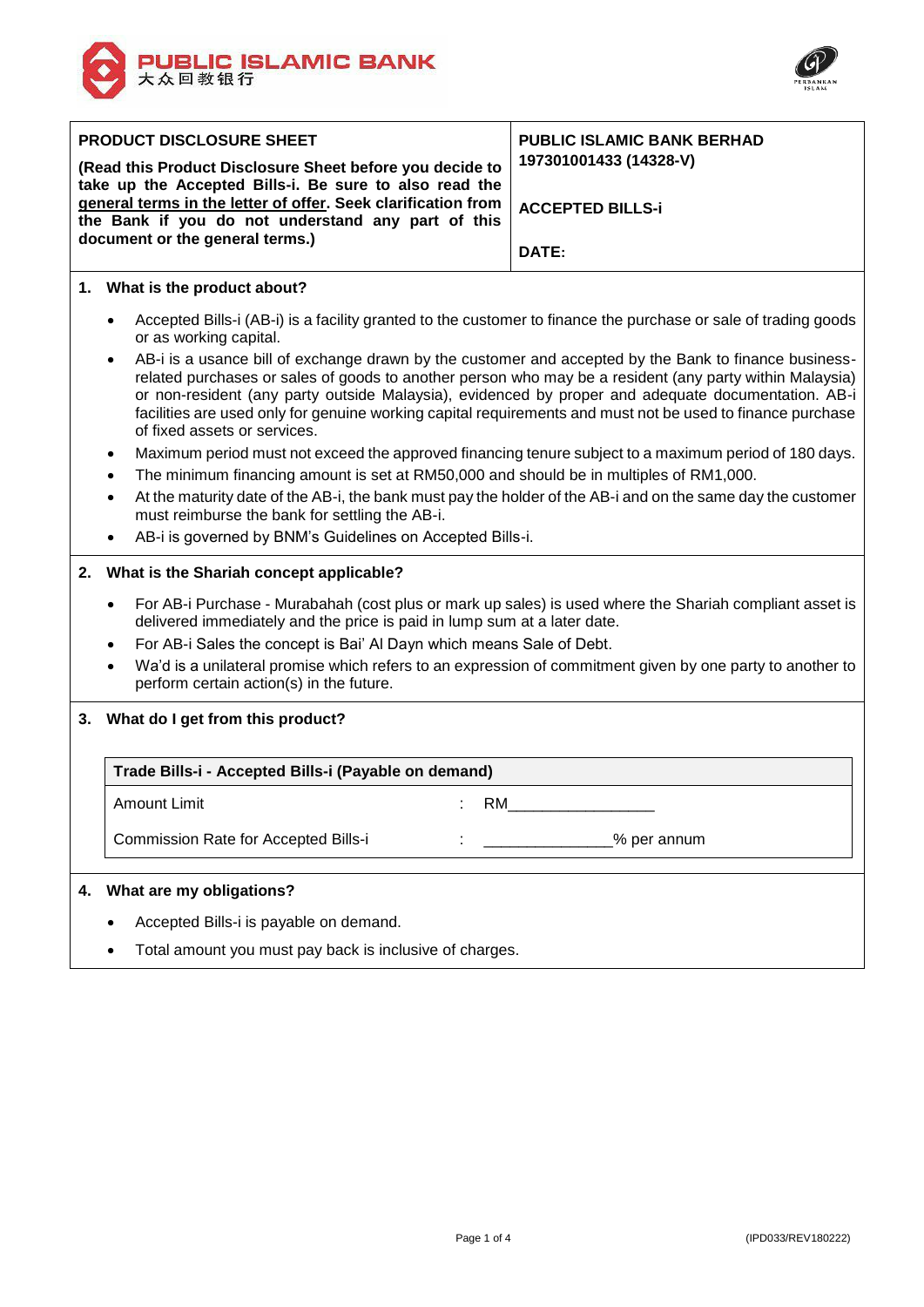



## **5. What are the fees and charges I have to pay?**

| <b>Fees and charges</b>                                            | Amount (RM) |
|--------------------------------------------------------------------|-------------|
| <b>Commission</b>                                                  |             |
| Local                                                              | 1.25%       |
| Foreign                                                            | 1.00%       |
| <b>Stamp duty</b>                                                  |             |
| <b>Master Facility Agreement</b>                                   | Ad valorem  |
| <b>Other Security Document</b>                                     |             |
| Letter of Offer<br>$\checkmark$                                    | 10.00       |
| $\checkmark$ Charge Annexure (With Title, if applicable)           | 10.00       |
| Deed of Assignment (Without Title, if applicable)<br>✓             | 10.00       |
| $\checkmark$ Letter of Guarantee/Letter of Set Off (if applicable) | 10.00       |

For full list of fees and charges, please visit our website at www.publicislamicbank.com.my.

## **6. What if I fail to fulfil my obligations?**

- 6.1 Unless otherwise stipulated under the respective type of facility, in the event of default the Bank reserves the right to impose the following:
	- a) For failure to pay any instalments and which failure continues beyond the maturity date of the facility(ies), the compensation rate that shall be applied is the Bank's Average Financing Rate<sup>\*</sup> (AFR) on the outstanding balance or any such rate as approved by Bank Negara Malaysia.

The formula for late payment charge after maturity is as follows:

Outstanding Balance X AFR X No. of Overdue Day(s) 365

- Also known as "Combined Rate" which consist of two (2) elements namely *ta'widh* and *gharamah*. *Ta'widh* refers to the amount that may be compensated to the Bank based on actual loss incurred due to default while *gharamah* refers to the penalty charged on the defaulters over and above the *ta'widh*.
- b) The Bank shall not compound the compensation payable to the principal amount/financing amount.
- 6.2 The Bank has the right at any time without notice to you to debit your current/savings account with us towards payment of the monthly payment of the financing and any other charges and/or fees incurred in the granting of the financing including Takaful contribution, quit rent, assessment, cost of an updated/revised valuation reports, fees for searches, legal fees for preparation and perfection of security documents by Bank's solicitors, legal costs incurred in relation to enforcement of security/recovery cost and any other cost or expenses incidental thereto.
- 6.3 If the financing tenure extends into retirement, you are to advise us on your plans to service the monthly payment after your retirement.
- 6.4 You are to furnish us all relevant information regarding financing taken from all financial institutions, cooperatives, building societies, credit companies and merchants that provide credit sales etc. and to fully and accurately disclose material information that has a bearing on our financing decision. Failure by you to disclose essential and correct information in the financing application as well as the consequences of providing incomplete or incorrect information may lead to a higher financing rate or rejection of your financing application.
- 6.5 Legal action will be taken if you fail to respond to reminder notices. Your property may be foreclosed and you will have to bear all legal costs. You are also responsible to settle any shortfall after your property is sold.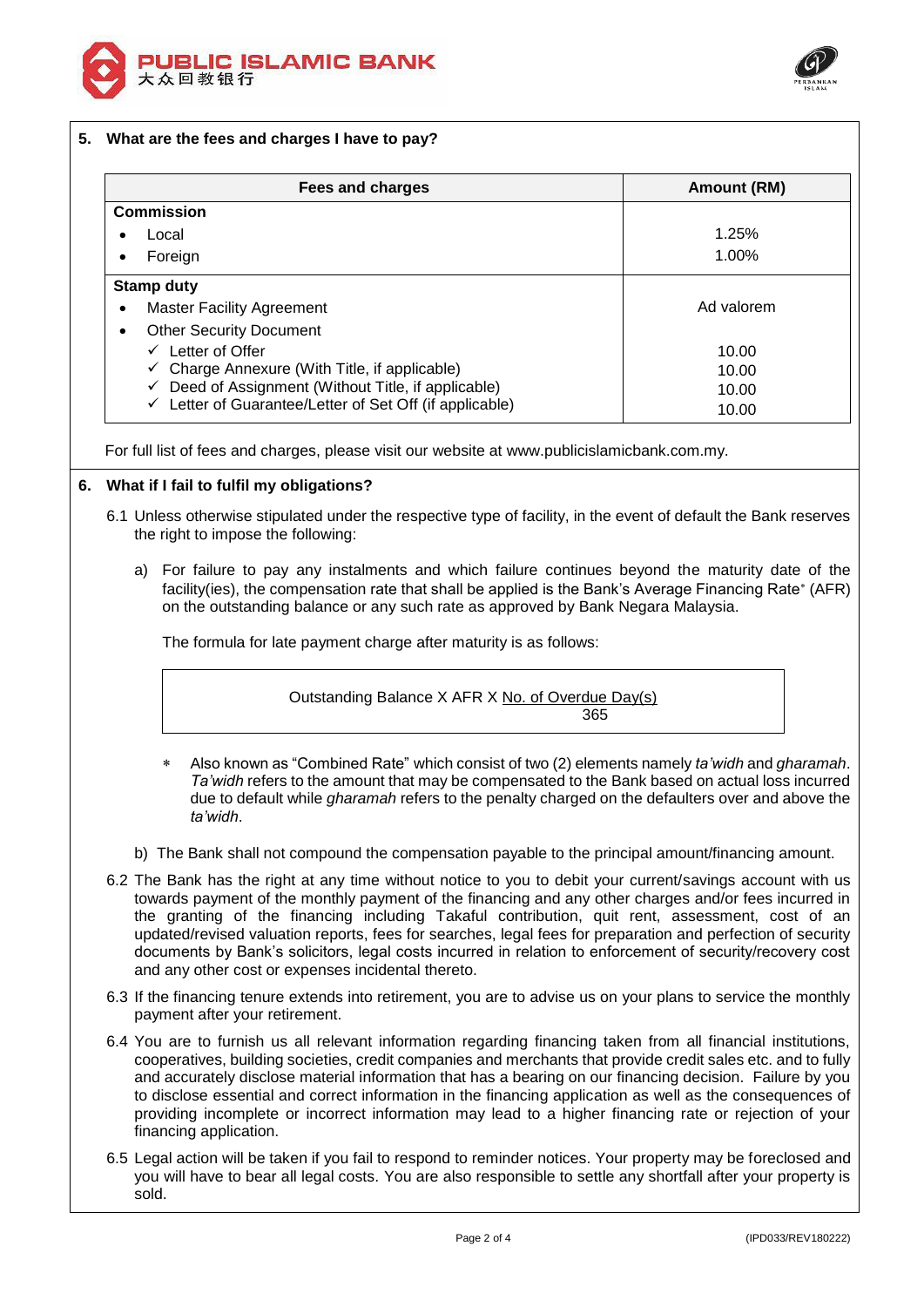



# **6. What if I fail to fulfil my obligations?, cont.**

- 6.6 Legal action against you may affect your credit rating leading to financing being more difficult or expensive to you.
- 6.7 Under specific circumstances where the customer is not contactable, the Bank's obligation is considered to be fulfilled if such notice has been sent to the last known address of the customer at least 7 calendar days in advance.

### **7. What are the major risks?**

 All amount outstanding of the expired facility shall be levied with compensation rate or any other rate determined by Bank Negara Malaysia (BNM).

### **8. What do I need to do if there are changes to my contact details?**

It is important that you inform us (written notice to be sent to the account holding branch) of any change in your contact details to ensure that all correspondences reach you in a timely manner.

## **9. Where can I get assistance and redress?**

- If you have difficulties in making payments, you should contact us earliest possible to discuss payment alternatives.
- If you wish to complain on the products or services provided by us, you may contact us at:

### **Public Islamic Bank Berhad 25th Floor, Menara Public Bank 146 Jalan Ampang 50450 Kuala Lumpur** Telephone : 1-800-22-5555

| Telephone | 1-800-22-5555                        |
|-----------|--------------------------------------|
| Fax       | 03-2162 2224                         |
| E-mail    | islamicbkg@publicislamicbank.com.my  |
| Website   | https://www.publicislamicbank.com.my |
|           |                                      |

 Alternatively, you may seek the services of Agensi Kaunseling dan Pengurusan Kredit (AKPK), an agency established by Bank Negara Malaysia to provide free services on money management, credit counselling, financial education and debt restructuring for individuals. You can contact AKPK at:

#### **Tingkat 8, Maju Junction Mall 1001, Jalan Sultan Ismail 50250 Kuala Lumpur** Telephone : 03-2616 7766 E-mail : enquiry@akpk.org.my

 If your query or complaint is not satisfactorily resolved by us, you may contact Bank Negara Malaysia TELELINK at:

|                             | <b>Customer Contact Centre (BNMTELELINK)</b>                      |
|-----------------------------|-------------------------------------------------------------------|
| <b>Bank Negara Malaysia</b> |                                                                   |
| P.O. Box 10922              |                                                                   |
| 50929 Kuala Lumpur          |                                                                   |
| Telephone                   | $: 1-300-88-5465(1-300-88-LINK)$                                  |
| Overseas                    | 603-2174 1717                                                     |
| <b>Operating Hours</b>      | 9:00 a.m. $-$ 5:00 p.m. (Monday $-$ Friday except public holiday) |
| Web Form                    | telelink.bnm.gov.my                                               |
|                             |                                                                   |

#### **10. Where can I get further information?**

 Should you require additional information about taking an Accepted Bills-i, please refer to the *bankinginfo* website at www.bankinginfo.com.my.